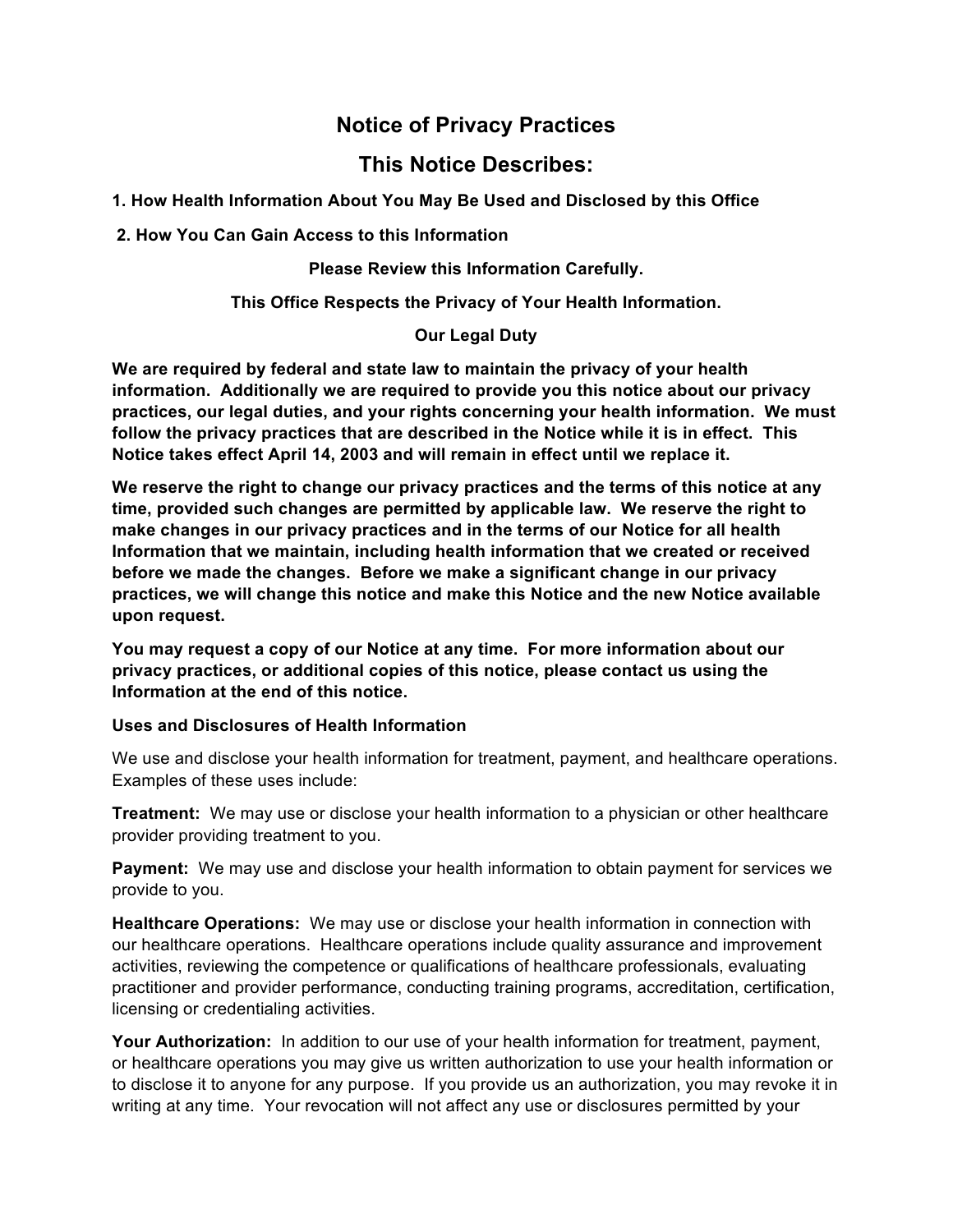authorization while it was in effect. Unless you give us a written authorization we cannot use or disclose your health information for any reason except those described in this Notice.

**To your family and friends:** We must disclose your health information to you as disclosed in the Patient's Rights section of this notice. We may disclose your information to a family member, friend, or other individual to the extent necessary to help with your healthcare or with payment for your healthcare, but only if you agree that we may do so.

**Persons involved in care:** We may use or disclose health information to notify, or assist in the notification of (including identifying or locating) a family member, your personal representative, or another person responsible for your care or your location, your general condition, or death. If you are present, then prior to use or disclosure of your health information, we will provide you an opportunity to object to such uses or disclosures. In the event of your incapacity or emergency circumstances we will disclose health information based on a determination using our professional judgment, disclosing only health information that is directly relevant to the person's involvement in your healthcare. We will also use our professional judgment and our experience with common practice to make reasonable inferences of your best interest in allowing a person to pick up filled prescriptions, medical supplies, x-rays, or other similar forms of health information.

**Marketing related services:** We will not use your health information for marketing related communications without your written authorization.

**Required by law:** We may use or disclose your health when we are required to by law.

**Abuse or neglect:** We may disclose your health information to appropriate authorities if we reasonably believe that you are a possible victim of abuse, neglect, or domestic violence or the possible victim of other crimes. We may disclose your health information to the extent necessary to avert a serious threat to your health or safety or health or safety of others.

**National Security:** We may disclose to the military authorities the health information of Armed Forces Personnel under certain circumstances. We may disclose to authorized federal officials health information required for lawful intelligence, counterintelligence and other national security activities. We may disclose to correctional institution or law enforcement officials having lawful custody of protected health information of inmate or patient under certain circumstances.

**Appointment Reminders:** We may use or disclose your health information to provide you with appointment reminders such as voicemail messages, automated calls, postcards, or letters.

#### PATIENT RIGHTS:

**Access:** You have the right to look at or get copies of your health information with limited exceptions. You may request that we provide copies in a format other than photocopies. We will use the format you request unless we cannot practicably do so. (You must request in writing to obtain access to your health information. You may obtain a form to request access by using the contact information listed at the end of this Notice. We will charge you a reasonable cost-based fee for expenses such as copies and staff time. You may also request access by sending us a letter to the address at the end of this Notice. If you request copies, we will charge you \$.25 per page, and \$18.50 per hour for staff time to locate and copy your health information, and postage if you want copies mailed to you. If you request an alternative format, we will charge a cost-based fee for providing you your health information in that format. If you prefer